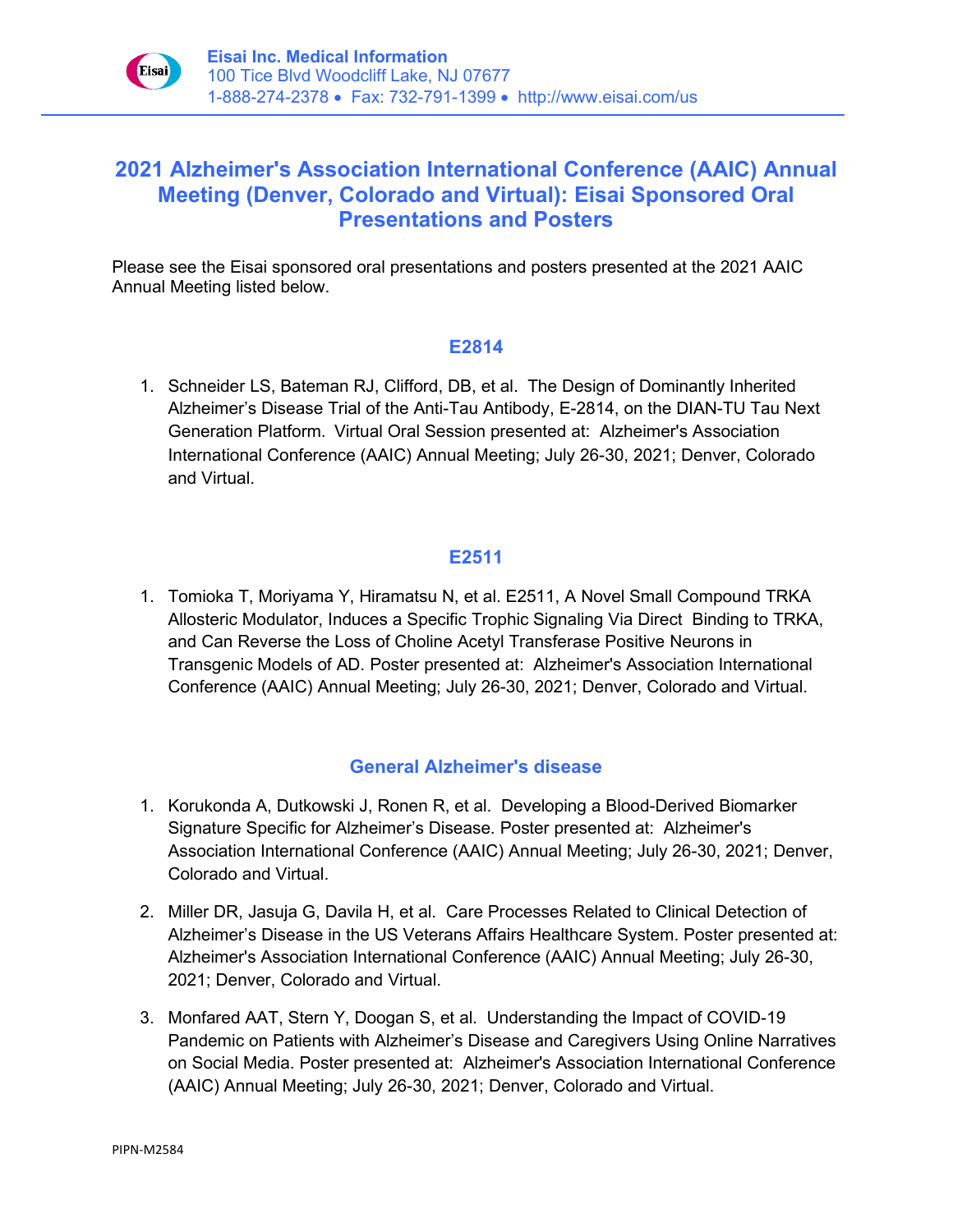4. Shibata K, Ariyoshi K, Azuma M, et al. Challenges of Defining Healthcare Costs for People with Mild Cognitive Impairment (MCI) Based on the Claim Database Analysis in Japan. Poster presented at: Alzheimer's Association International Conference (AAIC) Annual Meeting; July 26-30, 2021; Denver, Colorado and Virtual.

### **Lecanemab (BAN2401)**

- 1. Lynch SY, Irizarry M, Dhadda S, et al. Baseline Characteristics for CLARITY-AD: A Phase 3 Placebo-Controlled, Double-Blind, Parallel-Group, 18-Month Study Evaluating Lecanemab (BAN2401) in Early Alzheimer's Disease. Poster presented at: Alzheimer's Association International Conference (AAIC) Annual Meeting; July 26-30, 2021; Denver, Colorado and Virtual.
- 2. Swanson CJ, Kanekiyo M, Kaplow J, et al. Plasma Aβ42/40 Ratio Tracks with Changes in Brain Amyloid PET SUVR in the Core and Open-Label Extension of the Phase 2 Proof-of-Concept Study BAN2401-G000-201 Following Treatment with Lecanemab in Subjects with Early Alzheimer's Disease. Poster presented at: Alzheimer's Association International Conference (AAIC) Annual Meeting; July 26-30, 2021; Denver, Colorado and Virtual.
- 3. Swanson CJ, Dhadda S, Irizarry MC, et al. Preliminary Assessment of the Clinical Effects of Lecanemab Following 18 Months of Treatment in the Open-Label Extension of the Phase 2 Proof-of-Concept Study, BAN2401-G000-201, in Subjects with Early Alzheimer's Disease. Oral presentation presented at: Alzheimer's Association International Conference (AAIC) Annual Meeting; July 26-30, 2021; Denver, Colorado and Virtual.
- 4. Watanabe-Nakayama T, Tsuji M, Oguchi T, et al. Video Imaging of Structural Dynamics of Amyloid β Protofibrils. Poster presented at: Alzheimer's Association International Conference (AAIC) Annual Meeting; July 26-30, 2021; Denver, Colorado and Virtual.
- 5. Zhou J, Irizarry MC, Kramer LD, et al. AHEAD 3-45 Study: Preliminary Screening and Baseline Characteristics from a Placebo-Controlled, Double-Blind Study Evaluating Lecanemab Treatment in Participants with Preclinical Alzheimer's Disease and Elevated (A45 Trial) and Intermediate (A3 Trial) Amyloid. Oral presentation presented at: Alzheimer's Association International Conference (AAIC) Annual Meeting; July 26-30, 2021; Denver, Colorado and Virtual.